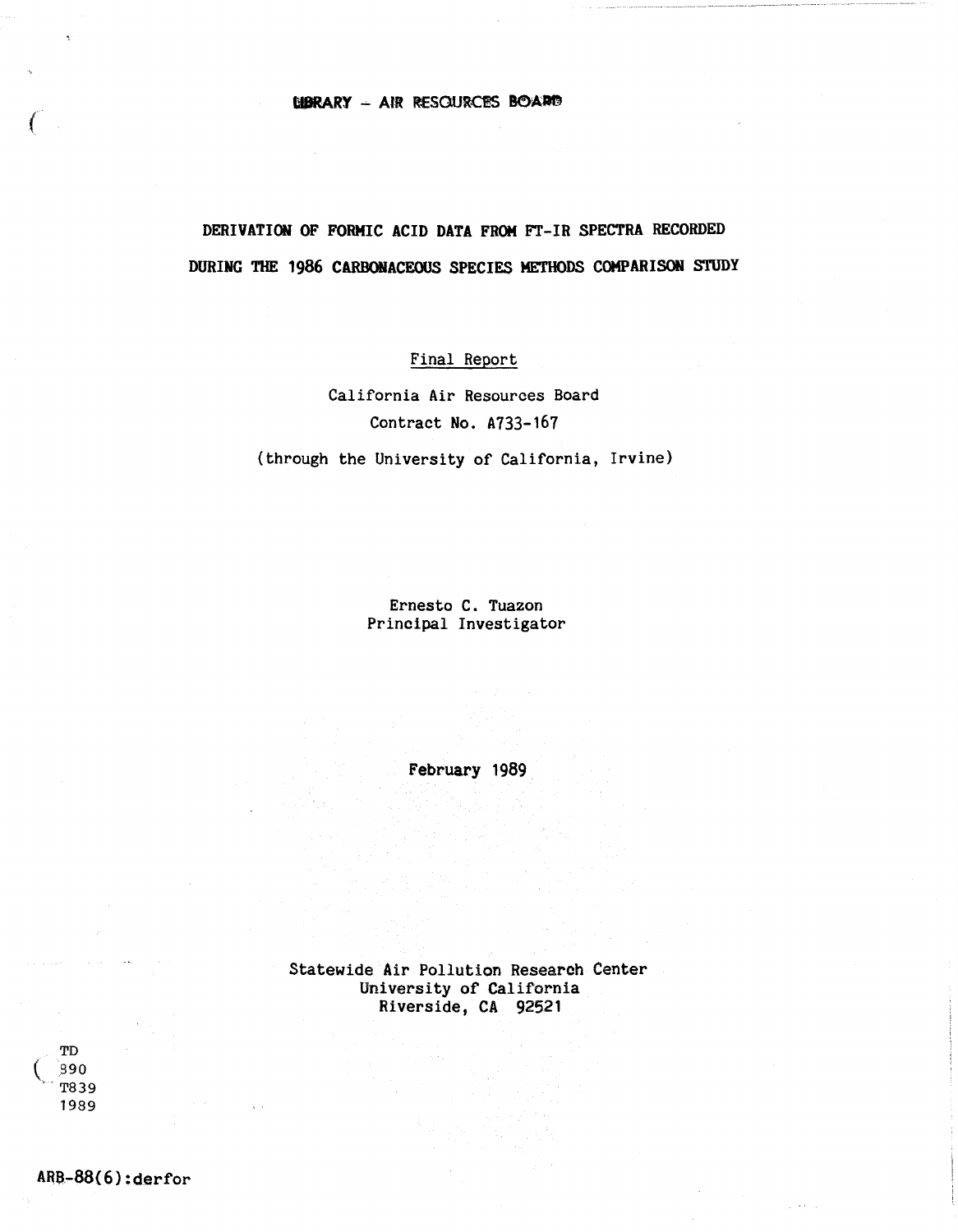### **ABSTRACT**

Formic acid (HCOOH) concentrations were derived from long-path FT-IR spectra which were recorded during the Carbonaceous Species Methods Comparison Study held in Glendora, CA, August 12-21, 1986. Both the detailed instantaneous and the hourly average HCOOH values are presented here. HCOOH concentrations during the study were in the range 1-11 parts per billion (ppb). The detection sensitivity was 1 ppb and the measurement errors were within ±1.5 ppb. During the first 5-6 days of the study, the HCOOH concentration profiles were generally coincident with photochemical activity. During the remaining days, HCOOH levels were found to be highest in the very early morning hours, presumably as a result of build-up from as yet undetermined primary sources.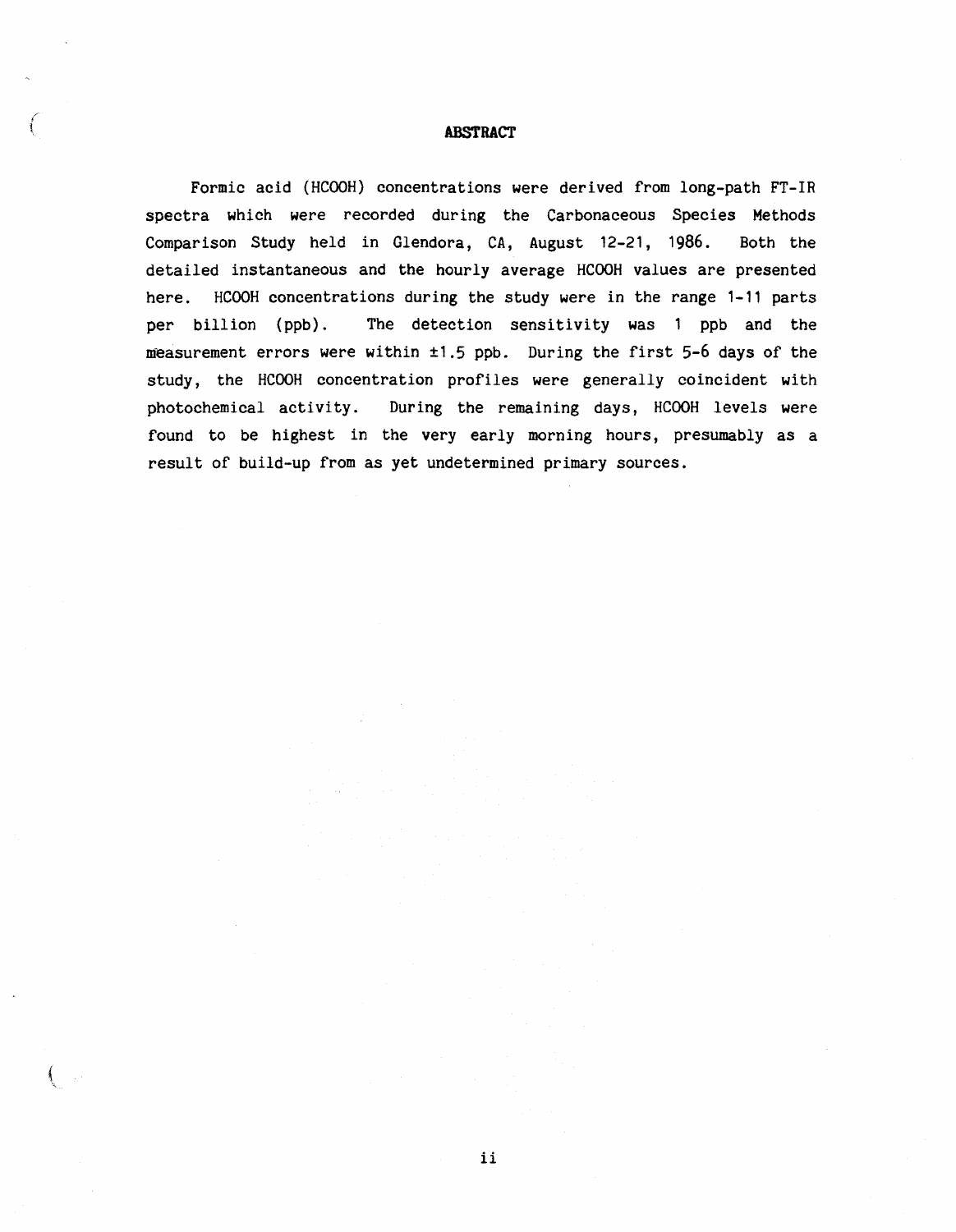### ( **ACDIOWLEDGMENTS**

The author acknowledges helpful consultations with Dr. Michael Kleinman, CCM Community and Environmental Medicine, UC Irvine, and with Drs. Eric Fujita and Douglas Lawson, Research Division, California Air Resources Board.

I wish to thank Ors. Roger Atkinson and Arthur M. Winer for spontaneous discussions and their continued interest in spectroscopic studies. Thanks are due to Ms. Minn P. Poe and Mr. Brett McMillan for carrying out the final tabulation and plotting of data, and Ms. Diane L. Skaggs for presiding over fiscal matters.

This report is being submitted in fulfillment of Contract No. A733-167 by the Statewide Air Pollution Research Center, UC Riverside, under the sponsorship of the California Air Resources Board through UC Irvine.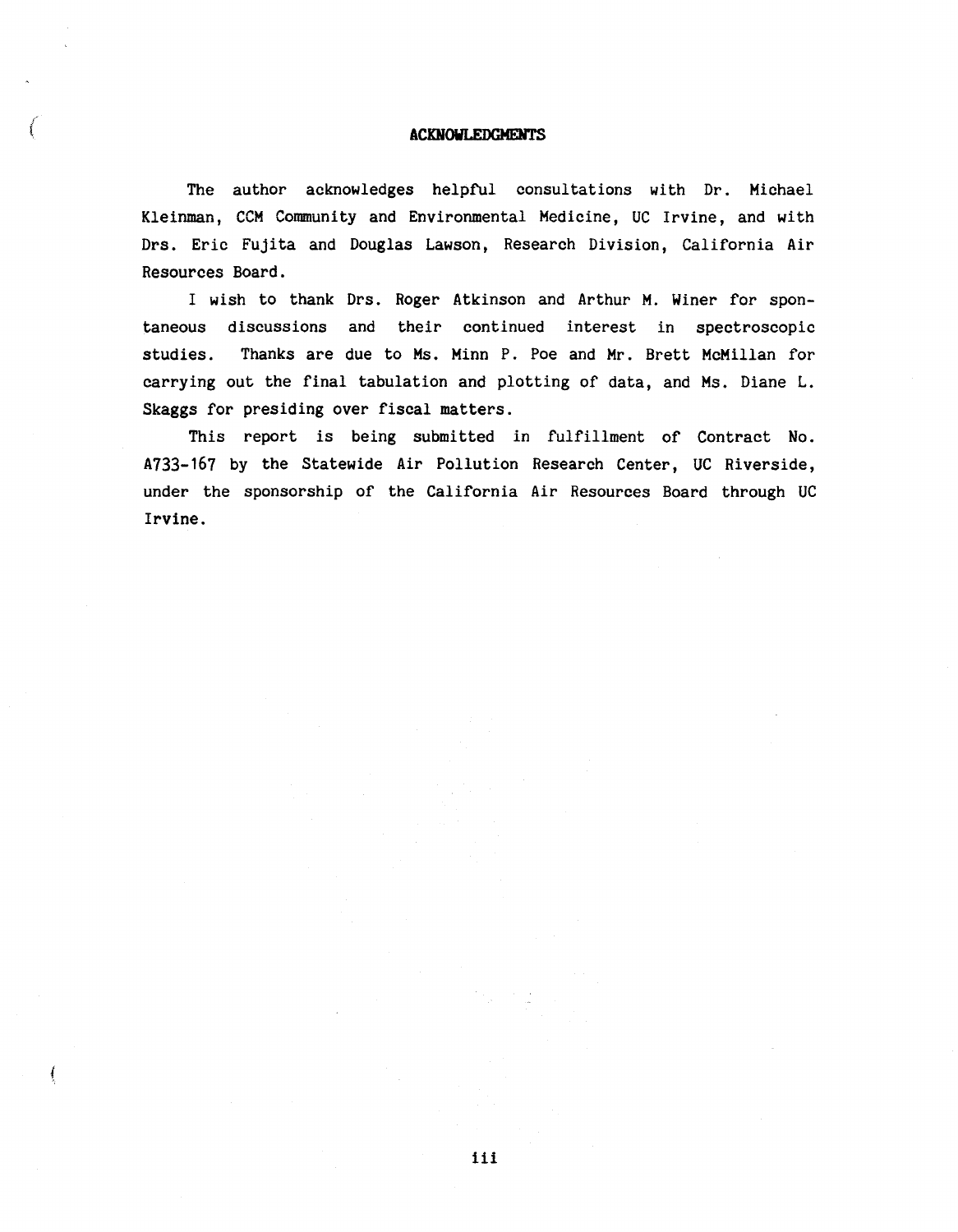### **DISCLAIMER**

The statements and conclusions in this report are those of the contractor and not necessarily those of the California Air Resources Board. The mention of commercial products, their source or their use in connection with material reported herein is not to be construed as either an actual or implied endorsement of such products.

 $\left($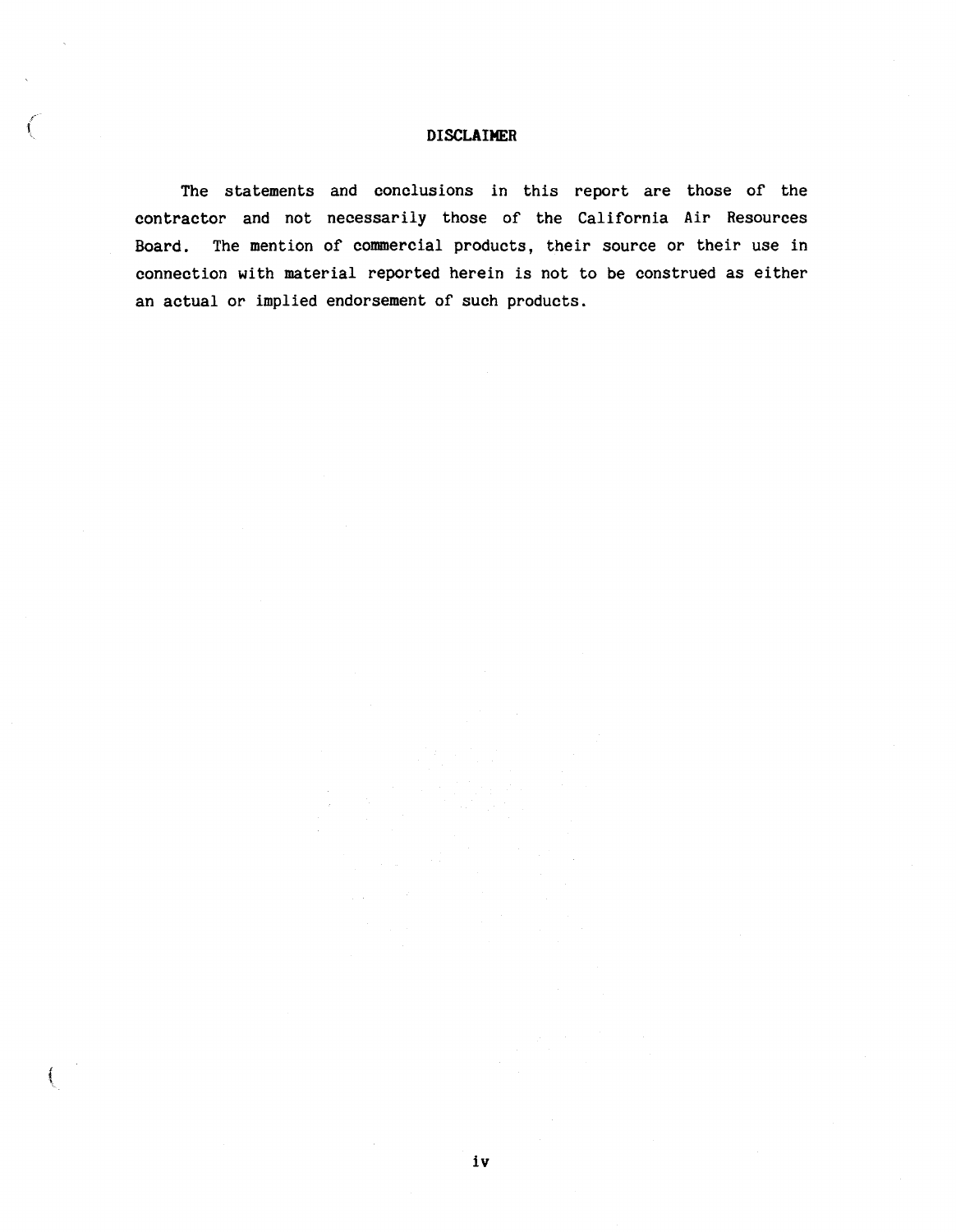## TABLE OF CONTENTS

Page

 $\ddot{\circ}$ 

 $\left($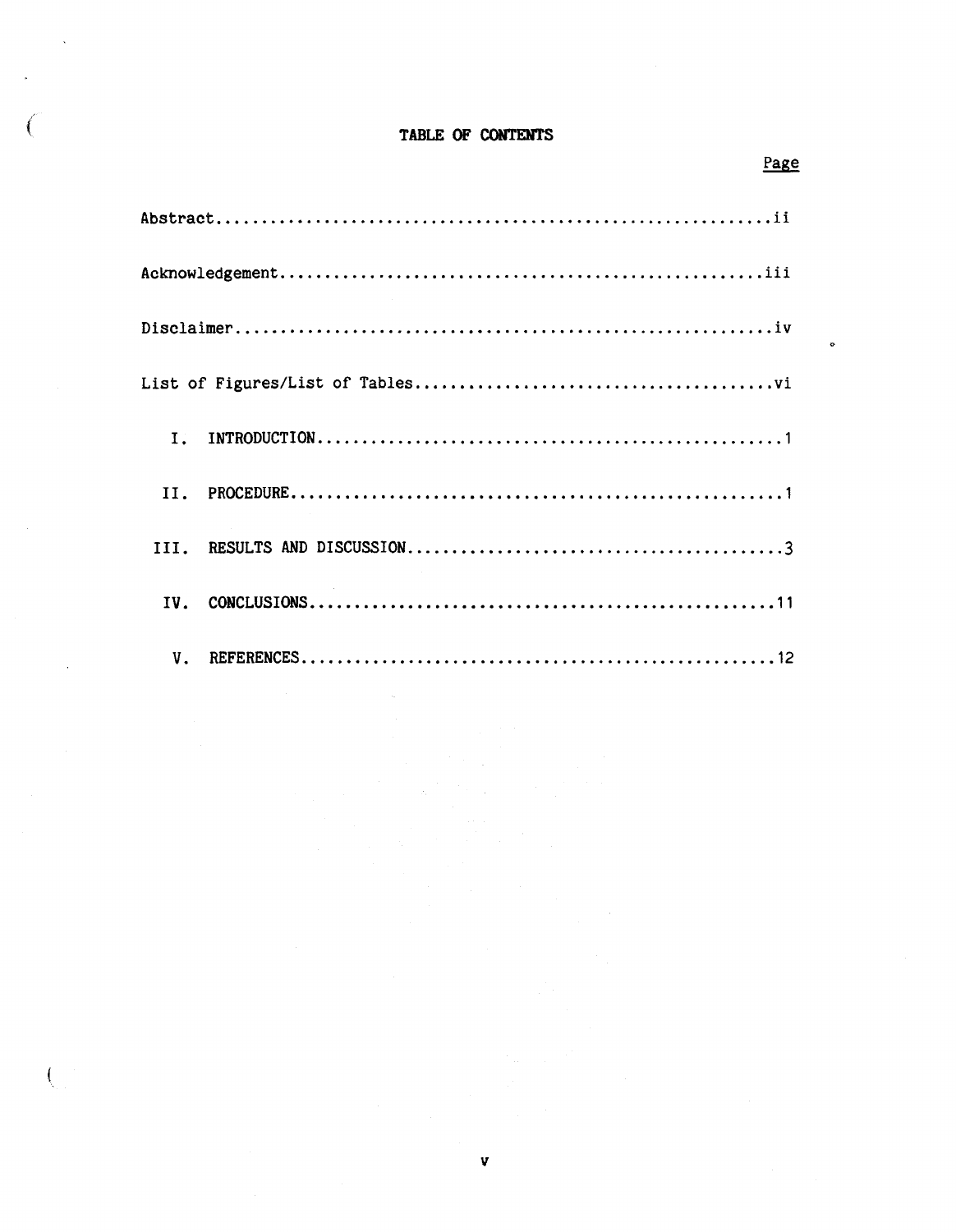### **LIST OF FIGURES**

# Figure 1. Reference spectrum of HCOOH monomer; equivalent Figure 2. Intensities of the HCOOH 1105-cm<sup>-1</sup> peak during Figure 3. Time-concentration profile of HCOOH measured by  $\cdot$ to 14.9 ppb at 1150 m (296 K, 740 torr) ..........•••.•......2 the evening of August 19 and early morning of August 20, 1986 at Glendora, CA .••....•••.........•...•.•... <sup>9</sup> long pathlength FT-IR spectroscopy on August 12-21, 1986 at Glendora, CA •.•.•......••.•.......•....•..•........ 10

### **LIST OF TABLF.S**

| Table 1. HCOOH Concentrations (ppb) in Glendora, CA,<br>August 12-21, 1986 by Long Pathlength FT-IR        |
|------------------------------------------------------------------------------------------------------------|
| Table 2. Hourly Average HCOOH Concentrations (ppb) at<br>Glendora, CA, August 12-21, 1988 Measured by Long |

Page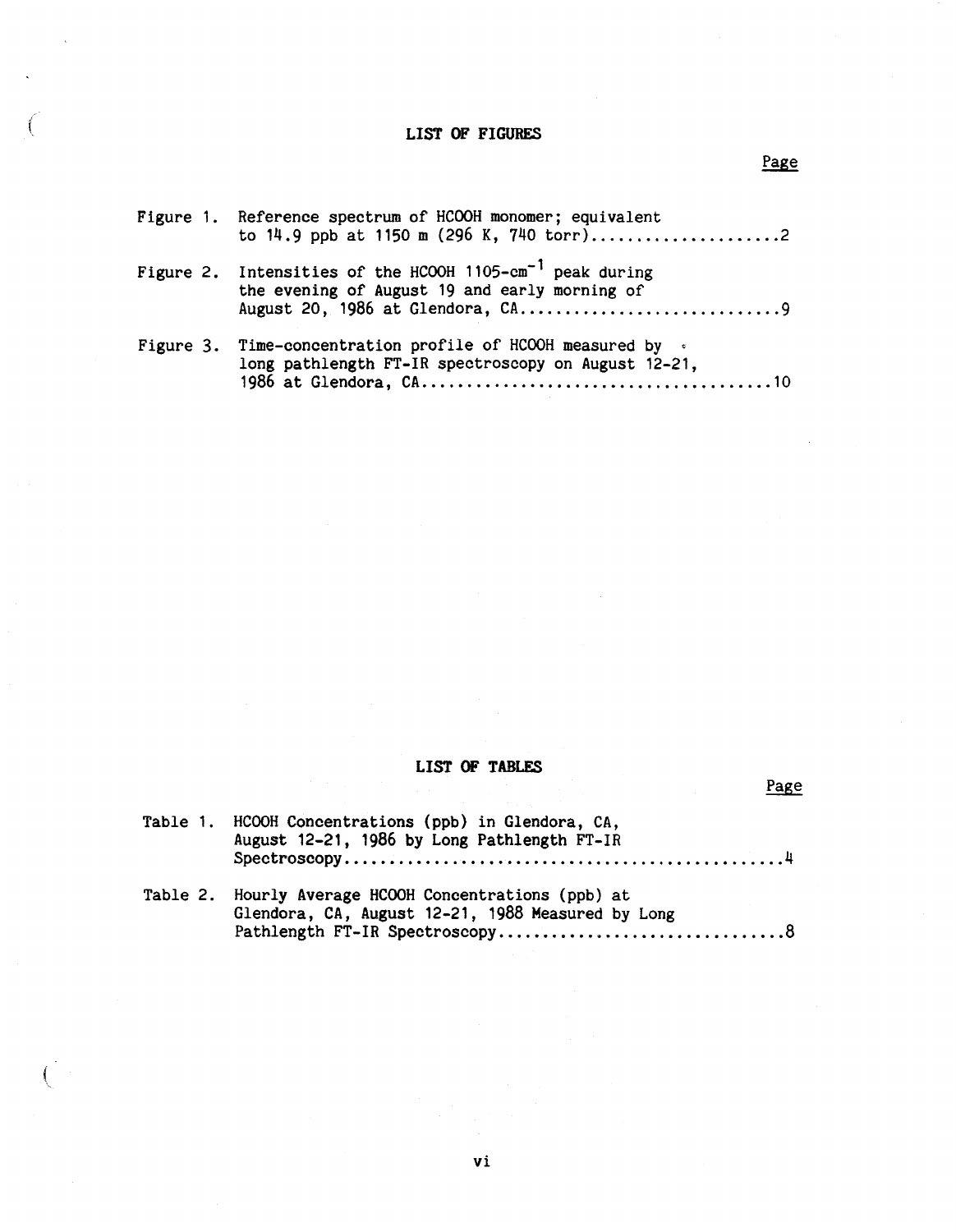### *(* I. **INTRODUCTION**

During the California Air Resources Board (ARB) funded Carbonaceous Species Methods Comparison Study (CSMCS) in August 1986 at Glendora, CA, our research group employed long-path Fourier transform infrared (FT-IR) spectroscopy to measure formaldehyde (HCOOH) as well as nitric acid (HNO<sub>3</sub>) and ammonia  $(NH_2)$ . The data for the above species have already been reported earlier (Atkinson et al. 1987, Winer et al. 1987) and satisfied the stated task for the FT-IR technique. We recognized, however, that the infrared spectral records contained potential quantitative information for other gaseous species.

The ARB recently expressed a need for an independent set of data for formic acid (HCOOH) during the CSMCS that can be compared with the results of wet chemical techniques. In response to this need, we derived the HCOOH data from the FT-IR spectra recorded during that period and present the detailed results in this report.

### II. **PROCEDURE**

As described previously (Atkinson et al. 1987), the FT-IR spectra were recorded at a pathlength of 1150 m and resolution of 0.13  $cm<sup>-1</sup>$ , at the rate of four to five spectra per hour, with an open 25-m basepath multiple-reflection optical system interfaced to a Sirius 100 (Mattson Instruments, Inc.} spectrometer.

To facilitate spectral processing, a truncated segment of the spectrum in the  $850-1250$   $cm^{-1}$  region was generated from the original (256) kilobyte-length) single-beam spectrum. This was converted to an absorbance spectrum, baseline corrected, and then examined for the HCOOH absorption peak at 1105.0  $cm^{-1}$ . An interference on this signal by a very weak H<sub>2</sub>O peak was corrected by subtracting the H<sub>2</sub>O contribution based on adjoining, nonsaturated  $H_2O$  bands. Finally, an interactive subtraction routine was employed which expressed the HCOOH sample absorbance as a fraction of a known HCOOH reference absorbance.

Figure 1 shows a reference spectrum of gaseous HCOOH at a concentration equivalent to  $14.9$  parts per billion (ppb) at  $1150$  m. calibration for the present analysis was carried out at part-per-million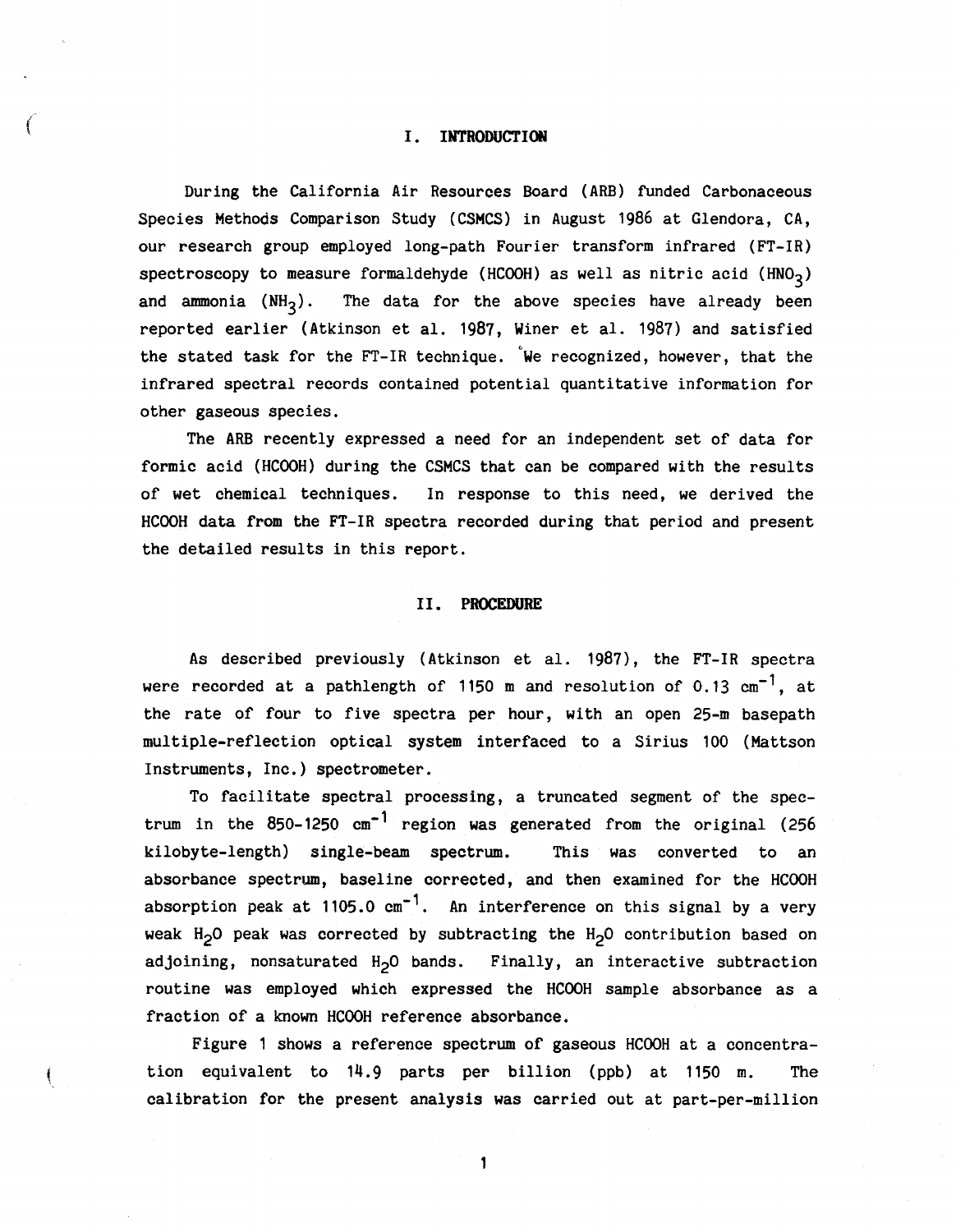

 $\rightarrow$ 

Figure 1. Reference spectrum of HC00H monomer; equivalent to 14.9 ppb at 1150 m (296 K, 740 torr).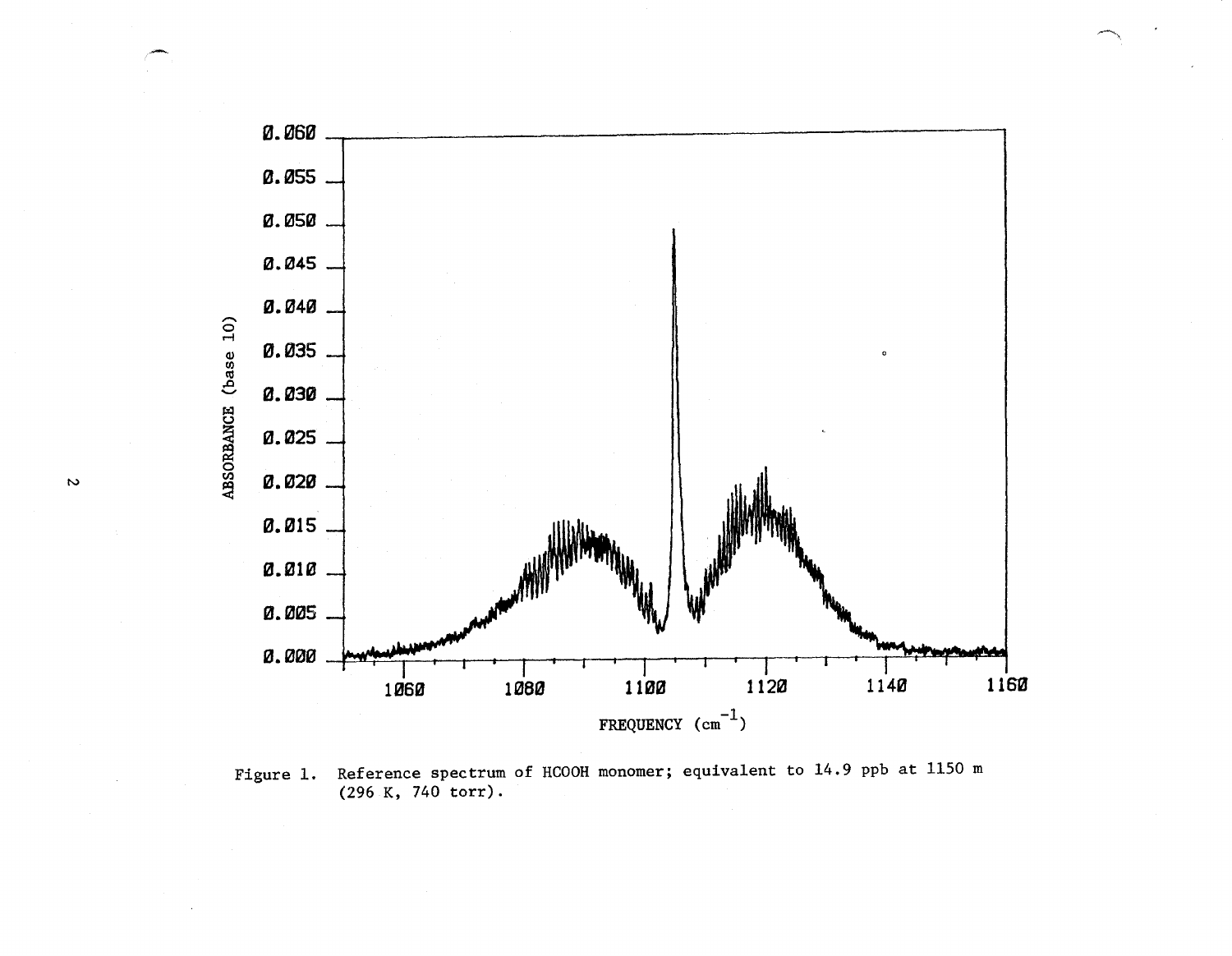(ppm) concentrations employing our 5870-liter evacuable chamber equipped with long path optics. HCOOH vapor (derived from reagent-grade 80% HCOOH-20% H<sub>2</sub>O sample dried over CuSO<sub>11</sub>) was condensed into a vial using a vacuum line and then weighed prior to injection in the chamber for a reliable measure of the concentration of gas-phase HCOOH monomer.

At the resolution and pathlength employed during the 1986 Glendora study, the analysis of the spectra indicated a detection sensitivity of  $-1$  ppb. An error limit of  $\pm 1.5$  ppb was estimated for the current HCOOH measurements.

### III. **RESULTS AND DISCUSSION**

The detailed "instantaneous" HCOOH data ( each data point corresponds to a measurement time of five minutes) for August 12-21, 1986 in Glendora, California obtained by long pathlength FT-IR spectroscopy are presented in Table 1. Except for periods of power disruption on August 14 and the loss of most of the daytime data on August 17 due to a fault in archiving the data onto magnetic tapes, the FT-IR system provided continuous coverage of the HCOOH concentration since HCOOH was above the detection limit of  $-1$ ppb throughout the entire study period.

To facilitate the comparison of these FT-IR measurements with those by methods involving time-integrated sampling, hourly average concentrations were calculated from the instantaneous values, and these are presented in Table 2.

The instantaneous HCOOH concentrations during the field study were in the range 1-11 ppb. Figure 2 illustrates some of the intensities of the HCOOH Q-branch at 1105  $cm^{-1}$  observed on the evening of August 19 and early morning hours of August *20,* the latter period being characterized by the highest instantaneous as well as the highest hourly average HCOOH levels throughout the study.

The concentration vs. time plot of Figure 3 shows that the daily HCOOH maxima occurred during about noon to mid-afternoon hours for the days August 12-16 (and possibly including August 17). The HCOOH concentration profiles for these days are roughly coincident with the levels of photochemical activity, as indicated by the  $0<sub>3</sub>$  readings and our own HNO<sub>3</sub> concentration-time data (Atkinson et al. 1987). [This was also the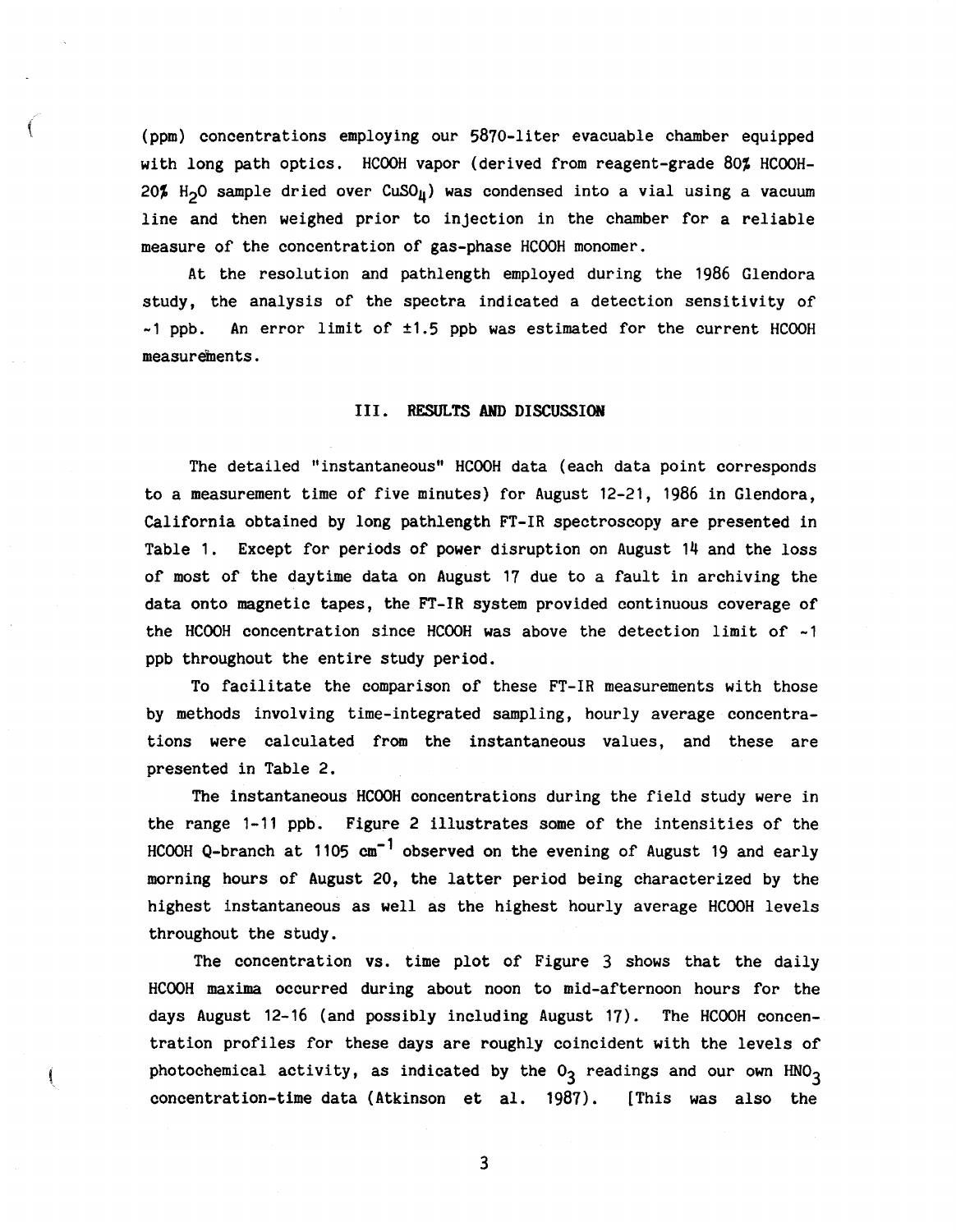Table 1. HCOOH Concentrations (ppb) in Glendora, CA, August 12-21, 1986 by Long Pathlength FT-IR Spectroscopy [Asterisks mark the times where gaps in the data occur (see text). Digits beyond two significant figures are retained only for the sake of format and to reduce round-off errors in ensuing calculations.]

| PDT     | <b>HCOOH</b> | PDT     | <b>HCOOH</b> | PDT  | <b>HCOOH</b> | PDT     | <b>HCOOH</b>   |
|---------|--------------|---------|--------------|------|--------------|---------|----------------|
| 8/12/86 |              | 1816    | 2.1          | 0715 | 2.9          | 1813    | 3.6            |
|         |              | 1828    | 2.2          | 0731 | 3.3          | 1827    | 3.4            |
| 0758    | 4.0          | 1848    | 2.4          | 0746 | 3.4          | 1850    | 3.1            |
| 0811    | 4.3          | 1904    | 2.7          | 0802 | 3.5          | 1913    | 3.8            |
| 0825    | 4.1          | 1920    | 2.6          | 0818 | 3.3          | 1926    |                |
| 0837    | 4.5          | 1934    | 2.8          | 0833 | 3.0          | 1939    | $3.2$<br>$3.3$ |
| 0851    | 4.5          | 1947    | 3.2          | 0849 | 3.2          | 1952    | 3.3            |
| 0905    | 5.2          | 2000    | 2.7          | 0904 | 3.5          | 2005    |                |
| 0917    | 4.8          | 2014    | 2.8          | 0920 | 3.7          |         | 3.1            |
| 0930    | 5.1          | 2106    | 2.6          |      | 3.6          | 2018    | 3.3            |
| 0944    | 5.0          | 2118    | 3.3          | 0936 |              | 2034    | 2.9            |
|         |              |         |              | 0951 | 3.8          | 2113    | 2.8            |
| 0957    | 5.3          | 2132    | 3.9          | 1007 | 3.7          | 2133    | 3.2            |
| 1010    | 5.4          | 2144    | 3.5          | 1035 | 4.2          | 2146    | 3.6            |
| 1024    | 5.3          | 2201    | 3.3          | 1048 | 4.7          | 2206    | 3.6            |
| 1037    | 5.2          | *2215   | 2.9          | 1101 | 4.4          | 2226    | 3.7            |
| 1052    | 6.7          |         |              | 1114 | 3.7          | 2245    | 3.8            |
| 1119    | 6.1          | 8/13/86 |              | 1128 | 4.0          | 2305    | 3.6            |
| 1136    | 5.4          |         |              | 1145 | 3.7          | 2324    | 3.6            |
| 1149    | 4.6          | *0027   | 3.5          | 1158 | 4.3          | 2344    | 3.5            |
| 1202    | 4.1          | 0043    | 3.2          | 1211 | 4.4          |         |                |
| 1221    | 4.0          | 0059    | 3.1          | 1229 | 4.9          | 8/14/86 |                |
| 1234    | 3.7          | 0114    | 2.9          | 1248 | 3.9          |         |                |
| 1250    | 3.3          | 0130    | 3.2          | 1309 | 2.8          | 0004    | 3.6            |
| 1305    | 4.9          | 0146    | 3.2          | 1331 | 4.6          | 0023    | 3.6            |
| 1320    | 4.1          | 0201    | 3.3          | 1344 | 4.1          | 0043    | 3.3            |
| 1339    | 4.7          | 0217    | 3.6          | 1357 | 4.3          | 0102    | 3.1            |
| 1353    | 3.9          | 0233    | 3.7          | 1410 | 4.0          | 0122    | 3.5            |
| 1406    | 4.5          | 0249    | 3.7          | 1423 | 3.4          | 0142    | 3.4            |
| 1419    | 5.2          | 0304    | 3.4          | 1440 | 4.1          |         |                |
| 1433    | 4.7          | 0320    | 3.4          | 1453 |              | 0201    | 3.3            |
| 1447    | 4.8          | 0336    | 3.1          |      | 4.2          | 0221    | 3.4            |
| 1503    | 5.8          | 0351    | 3.5          | 1506 | 4.1          | 0241    | 3.0            |
| 1517    | 4.9          | 0407    |              | 1522 | 4.3          | 0300    | 2.6            |
| 1532    | 4.7          |         | 3.3          | 1535 | 4.5          | 0320    | 2.9            |
|         |              | 0423    | 3.0          | 1548 | 4.6          | 0339    | 2.6            |
| 1546    | 4.2          | 0439    | 3.0          | 1601 | 4.5          | 0359    | 2.8            |
| 1608    | 2.9          | 0454    | 2.7          | 1614 | 4.8          | 0419    | 3.1            |
| 1622    | 3.0          | 0510    | 2.9          | 1630 | 3.8          | 0438    | 2.6            |
| 1635    | 2.3          | 0526    | 3.4          | 1643 | 3.9          | 0458    | 3.2            |
| 1651    | 2.1          | 0541    | 3.2          | 1655 | 5.0          | 0518    | 2.5            |
| 1705    | 1.8          | 0557    | 3.1          | 1706 | 4.1          | 0537    | 2.8            |
| 1718    | 1.8          | 0612    | 3.5          | 1718 | 3.5          | 0557    | 2.3            |
| 1732    | 1.7          | 0628    | 2.9          | 1734 | 4.0          | 0616    | 2.5            |
| 1745    | 1.7          | 0644    | 3.1          | 1747 | 3.8          | 0636    | 2.6            |
| 1802    | 1.9          | 0659    | 3.1          | 1800 | 3.6          | 0656    | 3.0            |
|         |              |         |              |      |              |         |                |

(continued)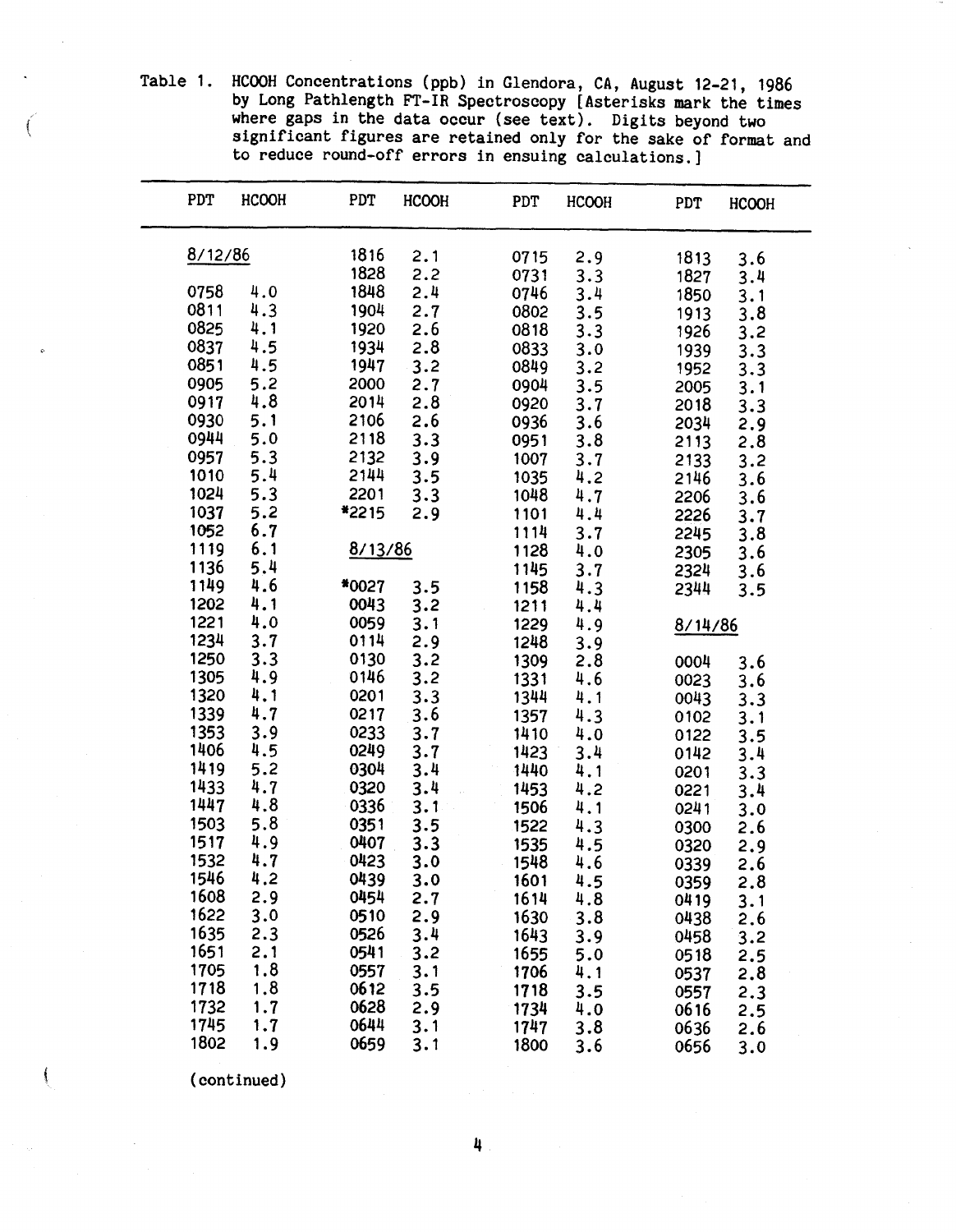Table 1 (continued) - 2

(

 $\int_{\mathbb{R}}$ 

| <b>PDT</b>   | <b>HCOOH</b> | PDT          | <b>HCOOH</b> | PDT     | <b>HCOOH</b> | PDT  | <b>HCOOH</b> |
|--------------|--------------|--------------|--------------|---------|--------------|------|--------------|
| 0716         | 2.9          | 2328         | 2.6          | 1341    | 6.7          | 0220 | 2.7          |
| 0735         | 3.6          | 2348         | 2.4          | 1353    | 6.8          | 0240 | 2.1          |
| 0755         | 3.4          |              |              | 1410    | 6.6          | 0259 | 2.4          |
| 0815         | 3.8          | 8/15/86      |              | 1425    | 7.6          | 0319 | 2.3          |
| 0834         | 3.5          |              |              | 1440    | 7.5          | 0339 | 2.1          |
| 0854         | 4.0          | 0008         | 2.5          | 1453    | 6.9          | 0359 | 2.1          |
| *0914        | 4.4          | 0027         | 2.4          | 1505    | 6.1          | 0418 | 2.3          |
| *1033        | 5.3          | 0047         | 2.5          | 1518    | 5.5          | 0438 | 2.8          |
| *1059        | 5.4          | 0107         | 2.1          | 1530    | 5.9          | 0458 | 2.6          |
| #1153        | 5.6          | 0126         | 2.0          | 1542    | 5.5          | 0517 | 1.6          |
| 1208         | 5.0          | 0146         | 2.0          | 1604    | 4.7          | 0537 | 2.6          |
| 1221         | 4.9          | 0206         | 1.9          | 1616    | 4.6          | 0557 | 2.6          |
| 1240         | 5.1          | 0225         | 2.4          | 1629    | 3.7          | 0616 | 2.6          |
| 1253         | 5.3          | 0245         | 2.3          | 1641    | 4.1          | 0636 | 2.0          |
| 1309         | 5.4          | 0305         | 2.3          | 1653    | 4.0          | 0656 | 2.4          |
| *1322        | 5.1          | 0324         | 2.1          | 1707    | 4.4          | 0715 | 3.0          |
| *1520        | 5.3          | 0344         | 1.9          | 1720    | 4.3          | 0735 | 2.7          |
| 1531         | 7.3          | 0404         | 1.6          | 1732    | 3.5          | 0755 | 3.0          |
| 1543         | 7.9          | 0424         | 1.9          | 1744    | 3.3          | 0815 | 3.1          |
| 1555         | $6.8$        | 0443         | 1.2          | 1757    | 3.0          | 0834 | 3.1          |
| 1606         | 6.9          | 0503         | 1.5          | 1830    | 3.4          | 0854 | 3.1          |
| 1620         | 6.3          | 0523         | 1.6          | 1842    | 2.6          | 0914 | 3.2          |
| 1632         | 6.0          | 0543         | 2.2          | 1854    | 3.3          | 0933 | 3.3          |
| 1643         | 6.0          | 0602         | 2.0          | 1907    | 2.7          | 1015 | 3.7          |
| 1655         | 5.9          | 0622         | 2.3          | 1919    | 2.8          | 1028 | 4.0          |
| 1711         | 4.5          | 0641         | 2.2          | 1938    | 3.3          | 1048 | 3.9          |
| 1723         | 4.8          | 0701         | 2.0          | 1950    | 2.5          | 1100 | 4.9          |
| 1735         | 6.2          | 0721         | 2.4          | 2003    | 2.7          | 1118 | 5.3          |
| 1746         | 5.4          | 0741         | 2.3          | 2015    | 2.4          | 1131 | 4.8          |
| 1801         | 6.3          | 0800         | 2.3          | 2027    | 2.5          | 1143 | 4.8          |
| 1818         | 5.2          | 0820         | 3.0          | 2106    | 2.2          | 1155 | 4.2          |
| 1830         | 5.8          | 0840         | 3.9          | 2125    | 2.1          | 1207 | 4.8          |
| 1842         | 5.4          | 0859         | 3.3          | 2145    | 1.9          | 1219 | 4.5          |
| 1853         | 5.8          | 0919         | 2.5          | 2205    | 1.8          | 1231 | 4.3          |
| 1925         | 4.9          | 1016         | 3.4          | 2224    | 1.6          | 1243 | 4.0          |
| 1938         | 4.7          | 1029         | 4.3          | 2244    | 1.9          | 1255 | 4.3          |
| 1951         | 5.0          | 1043         | 4.4          | 2304    | 2.0          | 1308 | 3.8          |
| 2004         | 5.0          | 1100         | 5.0          | 2323    | 2.0          | 1320 | 4.4          |
| 2017         | 5.6          | 1112         | 4.8          | 2345    | 1.8          | 1332 | 4.0          |
| 2030         | 5.2          | 1126         | 5.4          |         |              | 1344 | 4.8          |
| 2044         | 5.3          | 1138         | 5.6          | 8/16/86 |              | 1356 | 4.4          |
| 2057         | 4.9          | 1151         | 5.7          |         |              | 1409 | 3.9          |
| 2110         | 4.8          | 1203         | 5.6          | 0003    | 1.9          | 1421 | 4.6          |
| 2123         | 4.1<br>4.2   | 1219         | 5.8          | 0022    | 2.3          | 1433 | 5.4          |
| 2136         |              | 1231         | 6.0          | 0042    | 2.0          | 1445 | 5.5          |
| 2210<br>2229 | 3.8          | 1244         | 5.9          | 0101    | 1.9          | 1457 | 5.8          |
| 2249         | 3.6<br>3.7   | 1256         | 6.0          | 0121    | 3.3          | 1509 | 6.5          |
| 2309         | 3.2          | 1309<br>1325 | 5.9          | 0141    | 3.3          | 1522 | 7.5          |
|              | (continued)  |              | 8.3          | 0200    | 3.2          | 1534 | 6.6          |
|              |              |              |              |         |              |      |              |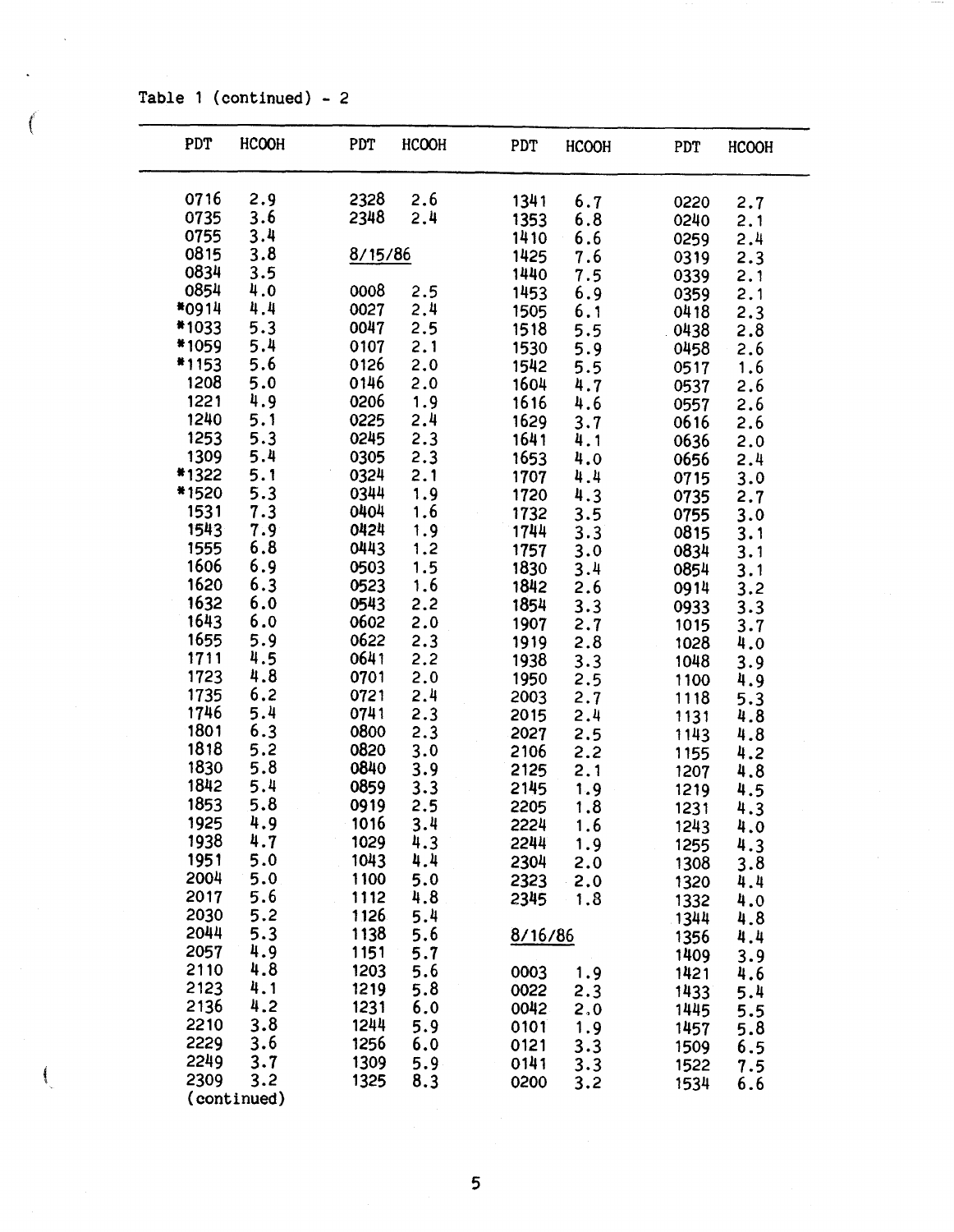Table 1 (continued) - 3

(

| PDT     | HCOOH | <b>PDT</b> | <b>HCOOH</b>   | <b>PDT</b> | HCOOH | <b>PDT</b> | <b>HCOOH</b> |
|---------|-------|------------|----------------|------------|-------|------------|--------------|
| 1546    | 7.0   | 0525       | 5.4            | 0828       | 4.5   | 1956       | 1.8          |
| 1558    | 7.0   | 0545       | 5.5            | 0847       | 4.4   | 2009       | 1.7          |
| 1610    | 6.4   | 0605       | 5.4            | 0907       | 4.3   | 2021       | 2.3          |
| 1623    | 6.3   | 0624       | 5.0            | 0927       | 5.2   | 2035       | 2.9          |
| 1635    | 6.3   | 0644       | 5.6            | 0946       | 4.3   | 2047       | 2.3          |
| 1647    | 6.1   | 0704       | 5.3            | 1004       | 4.5   | 2059       | 3.1          |
| 1659    | 7.0   | 0723       | 5.1            | 1017       | 4.3   | 2111       | 3.0          |
| 1711    | 6.0   | 0743       | 5.2            | 1029       | 5.1   | 2124       | 3.2          |
| 1724    | 6.0   | 0803       | 6.1            | 1057       | 5.5   | 2206       | 5.7          |
| 1736    | 5.5   | 0823       | 5.8            | 1111       | 5.6   | 2226       | 5.2          |
| 1748    | 5.5   | 0843       | 5.7            | 1123       | 6.1   | 2246       | 6.2          |
| 1800    | 4.9   | 0902       | 6.5            | 1140       | 5.5   | 2305       | 5.9          |
| 1812    | 4.8   | 0922       |                | 1156       | 5.2   | 2325       | 6.2          |
| 1902    | 4.0   | 0942       | $6.9$<br>$7.8$ | 1207       | 5.8   | 2345       | 6.0          |
| 1917    | 4.5   | *1002      | 7.7            | 1220       | 4.9   |            |              |
| 1929    | 4.6   | *2235      | 5.1            | 1233       | 4.5   | 8/19/86    |              |
| 1942    | 4.1   | 2253       | 3.9            | 1245       | 4.1   |            |              |
| 1954    | 4.6   | 2306       | 3.9            | 1256       | 4.7   | 0004       | 6.2          |
| 2006    | 4.3   | 2317       | 4.1            | 1308       | 3.8   | 0024       | 6.2          |
| 2024    | 4.3   | 2337       | 4.2            | 1320       | 3.0   | 0044       | 6.9          |
| 2036    | 4.8   | 2356       | 4.5            | 1333       | 2.8   | 0103       | 6.8          |
| 2049    | 4.2   |            |                | 1345       | 2.7   | 0123       | 8.1          |
| 2144    | 3.9   | 8/18/86    |                | 1357       | 3.0   | 0143       | 8.1          |
| 2152    | 4.4   |            |                | 1409       | 2.5   | 0202       | 9.0          |
| 2212    | 4.5   | 0016       | 4.3            | 1421       | 2.2   | 0222       | 8.2          |
| 2232    | 4.7   | 0036       | 4.4            | 1433       | 2.5   | 0242       | 8.2          |
| 2251    | 4.0   | 0056       | 4.5            | 1445       | 3.0   | 0301       | 8.8          |
| 2311    | 4.1   | 0115       | 4.4            | 1457       | 3.5   | 0321       | 8.1          |
| 2331    | 3.8   | 0135       | 4.8            | 1509       | 4.3   | 0341       | 7.7          |
| 2350    | 3.4   | 0155       | 4.9            | 1521       | 4.1   | 0400       | 7.9          |
|         |       | 0214       | 5.3            | 1534       | 4.7   | 0420       | 7.7          |
| 8/17/86 |       | 0234       | 5.6            | 1546       | 4.8   | 0439       | 6.8          |
|         |       | 0254       | 5.8            | 1558       | 4.4   | 0459       | 7.6          |
| 0010    | 3.7   | 0313       | 5.9            | 1610       | 4.1   | 0519       | 7.7          |
| 0030    | 3.6   | 0333       | 6.6            | 1622       | 4.6   | 0538       | 7.9          |
| 0049    | 4.8   | 0353       | 6.0            | 1635       | 3.6   | 0558       | 7.9          |
| 0109    | 4.3   | 0412       | 6.2            | 1647       | 4.0   | 0618       | 8.4          |
| 0129    | 4.5   | 0432       | 7.0            | 1700       | 3.1   | 0637       | 8.9          |
| 0148    | 4.7   | 0452       | 6.9            | 1712       | 3.2   | 0657       | 8.7          |
| 0208    | 5.1   | 0511       | 6.9            | 1724       | 2.7   | 0717       | 8.2          |
| 0228    | 5.3   | 0531       | 6.5            | 1737       | 2.6   | 0737       | 8.9          |
| 0248    | 5.3   | 0550       | 5.5            | 1750       | 2.4   | 0757       | 8.0          |
| 0307    | 6.2   | 0610       | 5.0            | 1802       | 2.9   | 0816       | 7.1          |
| 0327    | 6.4   | 0630       | 5.0            | 1814       | 2.3   | 0836       | 7.4          |
| 0347    | 5.4   | 0649       | 5.4            | 1826       | 1.9   | 0855       | 7.3          |
| 0406    | 5.8   | 0709       | 5.4            | 1839       | 1.8   | 0915       | 6.3          |
| 0426    | 5.4   | 0729       | 5.2            | 1852       | 1.5   | 0935       | 6.4          |
| 0446    | 5.5   | 0748       | 4.9            | 1932       | 1.3   | 1006       | 6.1          |
| 0506    | 5.3   | 0808       | 4.6            | 1944       | 1.4   | 1018       | 5.9          |

(continued)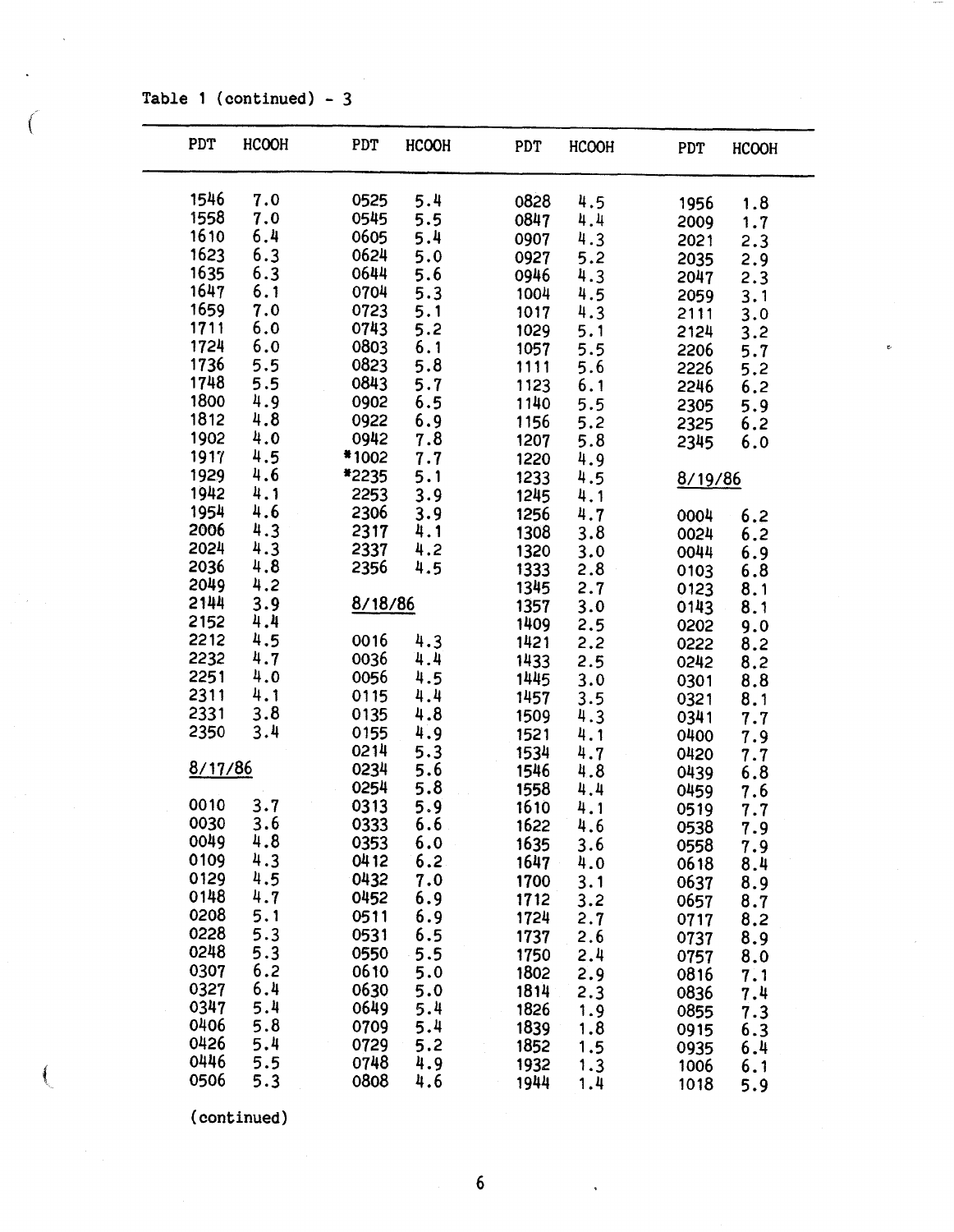Table 1 (continued) -  $4$ 

 $\left($ 

| PDT  | <b>HCOOH</b> | PDT     | <b>HCOOH</b> | PDT  | <b>HCOOH</b> | PDT<br><b>HCOOH</b> |
|------|--------------|---------|--------------|------|--------------|---------------------|
| 1030 | 5.7          | 2029    | 2.9          | 1013 | 7.3          | 1920<br>4.0         |
| 1043 | 5.9          | 2042    | 2.7          | 1025 | 6.1          | 1930<br>3.5         |
| 1059 | 6.0          | 2054    | 2.5          | 1038 | 5.3          | 1940<br>3.5         |
| 1109 | 5.8          | 2106    | 2.0          | 1050 | 5.5          | 4.1<br>2023         |
| 1121 | 5.7          | 2118    | 2,2          | 1104 | 5.2          | 2035<br>4.8         |
| 1133 | 4.8          | 2130    | 2,2          | 1217 | 5.4          | 4.0<br>2050         |
| 1148 | 5.6          | 2142    | 2.2          | 1129 | 6.2          | 3.8<br>2110         |
| 1200 | 5.4          | 2155    | 2.1          | 1141 | 5.8          | 2129<br>3.6         |
| 1213 | 5.4          | 2207    | 2.8          | 1153 | 6.1          | $-4.1$<br>2149      |
| 1215 | 5.5          | 2219    | 6.1          | 1208 | 5.7          | 2209<br>3.9         |
| 1237 | 5.3          | 2231    | 6.5          | 1220 | 6.9          | 3.9<br>2228         |
| 1249 | 5.1          | 2243    | 6.9          | 1232 | 6.8          | 2248<br>4.5         |
| 1305 | 3.4          | 2314    | 8.4          | 1244 | 7.5          | 2307<br>4.9         |
| 1317 | 4.6          | 2334    | 8.3          | 1300 | 6.5          | 2327<br>5.0         |
| 1329 | 5.6          | 2353    | 9.8          | 1311 | 5.8          | 2347<br>8.0         |
| 1346 | 6.1          |         |              | 1321 | 5.5          |                     |
| 1355 | 8.2          | 8/20/86 |              | 1331 | 5.3          | 8/21/86             |
| 1405 | 7.3          |         |              | 1341 | 5.1          |                     |
| 1415 | 6.6          | 0013    | 10.1         | 1352 | 5.1          | 0006<br>7.8         |
| 1426 | 5.4          | 0032    | 9.5          | 1402 | 5.1          | 0026<br>7.9         |
| 1436 | 5.0          | 0052    | 9.1          | 1414 | 5.4          | 0046<br>8.6         |
| 1448 | 5.2          | 0112    | 9.4          | 1424 | 6.4          | 0106<br>9.6         |
| 1501 | 3.8          | 0131    | 10.3         | 1434 | 6.0          | 8.3<br>0125         |
| 1512 | 4.5          | 0151    | 9.8          | 1444 | 5.3          | 0145<br>7.3         |
| 1522 | 4.3          | 0210    | 10.2         | 1454 | 4.4          | 0204<br>7.7         |
| 1532 | 4.1          | 0230    | 10.7         | 1507 | 4.0          | 0224<br>6.6         |
| 1542 | 3.4          | 0250    | 10.8         | 1517 | 3.8          | 0244<br>7.6         |
| 1554 | 2.8          | 0309    | 10.8         | 1530 | 3.3          | 7.8<br>0303         |
| 1604 | 3.3          | 0329    | 10.8         | 1540 | 3.7          | 8.0<br>0323         |
| 1614 | 2.5          | 0348    | 10.3         | 1550 | 4.3          | 0343<br>7.4         |
| 1624 | 2.3          | 0408    | 9.8          | 1600 | 4.1          | 0402<br>6.4         |
| 1634 | 2.6          | 0428    | 9.6          | 1610 | 3.3          | 0422<br>5.4         |
| 1645 | 2.5          | 0447    | 9.1          | 1621 | 2.7          | 0442<br>7.3         |
| 1655 | 2.0          | 0507    | 10.3         | 1631 | 2.9          | 0501<br>7.6         |
| 1705 | 1.6          | 0527    | 10.1         | 1643 | 2.0          | 7.9<br>0521         |
| 1720 | 1.9          | 0546    | 10.0         | 1656 | 1.8          | 0541<br>8.0         |
| 1733 | 2.3          | 0606    | 10.0         | 1706 | 1.9          | 0601<br>8.2         |
| 1747 | 2.2          | 0625    | 10.6         | 1716 | 1.3          | 0600<br>8.8         |
| 1759 | 2.7          | 0645    | 10.1         | 1727 | 2.3          | 0640<br>8.6         |
| 1811 | 2.0          | 0705    | 10.0         | 1737 | 2.4          | 0700<br>8.5         |
| 1823 | 2.3          | 0724    | 9.2          | 1747 | 2.6          | 8.5<br>0717         |
| 1835 | 2.6          | 0744    | 9.7          | 1757 | 2.5          | 0730<br>8.8         |
| 1847 | 2.4          | 0803    | 9.1          | 1807 | 2.8          |                     |
| 1902 | 2.4          | 0823    | 9.6          | 1817 | 3.6          |                     |
| 1914 | 2.3          | 0843    | 10.7         | 1828 | 3.5          |                     |
| 1927 | 2.4          | 0902    | 9.8          | 1839 | 3.6          |                     |
| 1939 | 2.6          | 0923    | 8.8          | 1849 | 3.2          |                     |
| 2007 | 2.9          | 0942    | 7.8          | 1900 | 3.0          |                     |
| 2017 | 2.5          | 1001    | 7.3          | 1910 | 3.3          |                     |

(continued}

*I*  t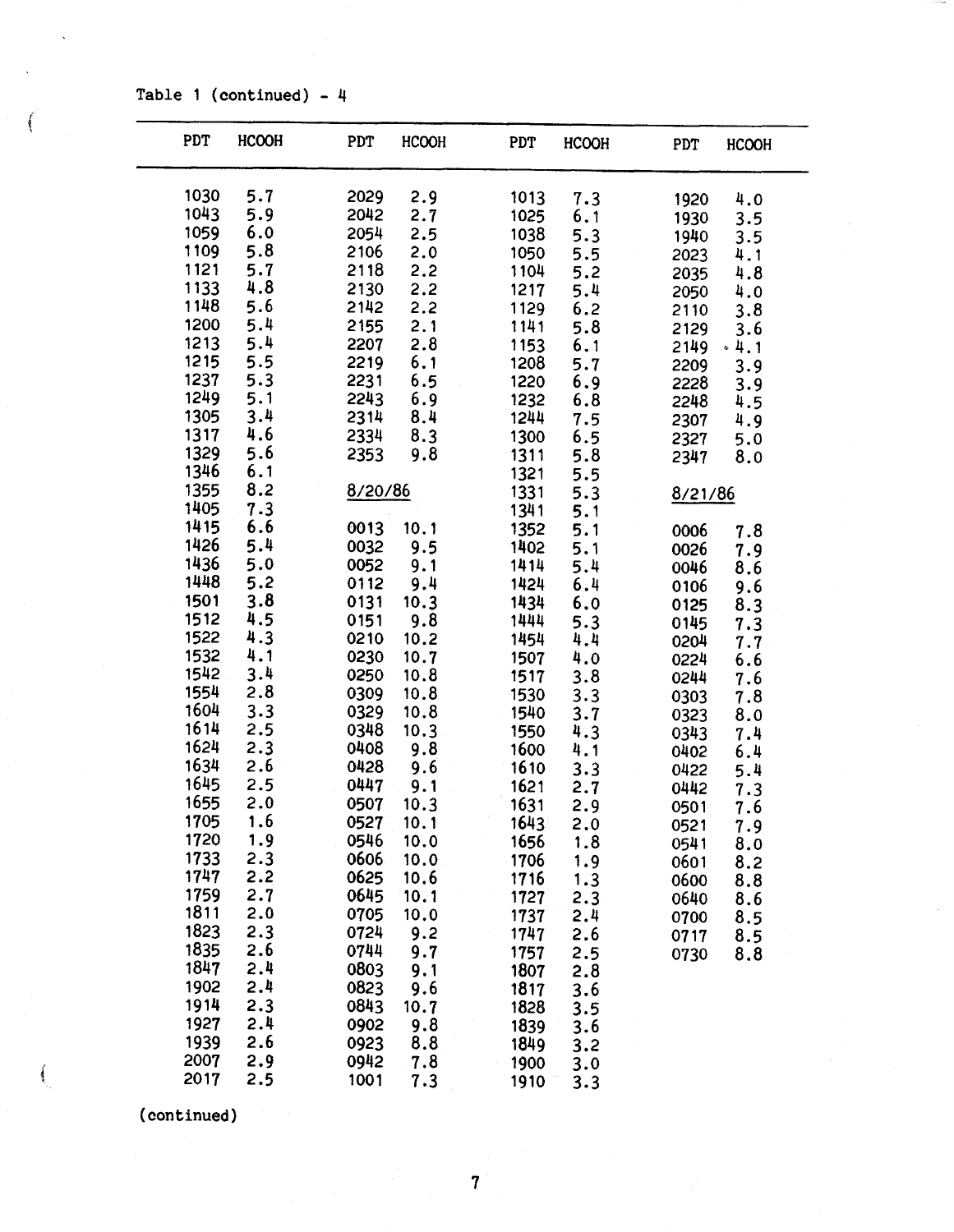| Aug<br>Aug<br>Aug<br>Aug<br>Aug<br>Aug<br>Aug<br>Aug<br>Aug<br>Aug<br>14<br>18<br>12<br>13<br><b>PDT</b><br>15<br>16<br>17<br>19<br>20<br>21<br>8.2<br>3.4<br>2.4<br>4.4<br>6.5<br>9.6<br>0000-0100<br>3.3<br>2.1<br>4.0<br>9.8<br>8.2<br>3.4<br>4.7<br>0100-0200<br>3.1<br>3.0<br>4.5<br>7.9<br>2.0<br>3.6<br>8.4<br>5.5<br>10.5<br>0200-0300<br>3.1<br>2.2<br>7.3<br>2.5<br>5.3<br>8.1<br>3.3<br>6.2<br>7.6<br>0300-0400<br>2.7<br>10.6<br>2.0<br>2,2<br>6.0<br>6.7<br>7.4<br>6.5<br>2.9<br>1.6<br>9.6<br>0400-0500<br>3.0<br>2.5<br>$5.5^{\circ}$<br>7.8<br>3.1<br>2.6<br>1.8<br>6.3<br>2.3<br>5.4<br>10.1<br>7.9<br>0500-0600<br>2.6<br>2.4<br>8.6<br>2.2<br>5.3<br>5.2<br>10.2<br>8.6<br>0600-0700<br>3.1<br>3.2<br>2.8<br>8.4<br>5.3<br>9.5<br>3.3<br>2.3<br>5.1<br>0700-0800<br>4.4<br>9.9<br>3.2<br>3.2<br>3.1<br>4.5<br>7.3<br>0800-0900<br>3.7<br>5.9<br>2.8<br>3.7<br>6.4<br>8.5<br>3.3<br>4.6<br>0900-1000<br>5.1<br>7.2<br>$\mathbf x$<br>4.1<br>6.1<br>5.6<br>4.2<br>3.9<br>5.9<br>4.9<br>1000-1100<br>$\mathbf{x}$<br>$\mathbf x$<br>4.8<br>4.0<br>5.5<br>5.3<br>5.5<br>5.3<br>5.6<br>1100-1200<br>$\mathbf{x}$<br>x<br>3.8<br>4.3<br>6.7<br>5.9<br>4.4<br>4.8<br>5.2<br>5.1<br>1200-1300<br>$\mathbf{x}$<br>4.4<br>6.9<br>5.5<br>5.5<br>1300-1400<br>3.9<br>4.3<br>3.1<br>$\pmb{\mathsf{x}}$<br>X<br>4.9<br>3.9<br>2.7<br>5.7<br>5.4<br>1400-1500<br>7.1<br>5.0<br>$\pmb{\mathsf{X}}$<br>X<br>3.8<br>4.4<br>5.6<br>6.9<br>3.8<br>1500-1600<br>4.7<br>4.4<br>$\mathbf{x}$<br>$\mathbf x$<br>6.2<br>4.4<br>4.2<br>6.4<br>2.5<br>2.7<br>2.6<br>1600-1700<br>4.0<br>$\mathbf x$<br>3.8<br>5.4<br>1.8<br>1700-1800<br>3.7<br>5.8<br>2.8<br>2.1<br>2.1<br>$\mathbf x$<br>2,2<br>3.4<br>5.6<br>3.1<br>4.5<br>2.4<br>3.3<br>2.0<br>1800-1900<br>$\mathbf{x}$<br>2.8<br>3.4<br>4.4<br>1900-2000<br>5.0<br>2.9<br>1.4<br>2.5<br>3.6<br>$\mathbf{x}$<br>4.4<br>2000-2100<br>5.2<br>2.4<br>2.4<br>4.2<br>2.7<br>3.0<br>2.7<br>$\mathbf x$<br>4.3<br>3.2<br>4.1<br>3.8<br>3.8<br>2100-2200<br>3.3<br>2.0<br>2.2<br>$\mathbf x$ |           |             |     |     |     |     |             |     |     |     |  |
|-----------------------------------------------------------------------------------------------------------------------------------------------------------------------------------------------------------------------------------------------------------------------------------------------------------------------------------------------------------------------------------------------------------------------------------------------------------------------------------------------------------------------------------------------------------------------------------------------------------------------------------------------------------------------------------------------------------------------------------------------------------------------------------------------------------------------------------------------------------------------------------------------------------------------------------------------------------------------------------------------------------------------------------------------------------------------------------------------------------------------------------------------------------------------------------------------------------------------------------------------------------------------------------------------------------------------------------------------------------------------------------------------------------------------------------------------------------------------------------------------------------------------------------------------------------------------------------------------------------------------------------------------------------------------------------------------------------------------------------------------------------------------------------------------------------------------------------------------------------------------------------------------------------------------------------------------------------------------------------------------------------------------------------|-----------|-------------|-----|-----|-----|-----|-------------|-----|-----|-----|--|
|                                                                                                                                                                                                                                                                                                                                                                                                                                                                                                                                                                                                                                                                                                                                                                                                                                                                                                                                                                                                                                                                                                                                                                                                                                                                                                                                                                                                                                                                                                                                                                                                                                                                                                                                                                                                                                                                                                                                                                                                                                   |           |             |     |     |     |     |             |     |     |     |  |
| 3.6<br>1.9<br>3.8<br>2300-2400<br>2.7<br>4.2<br>6.1<br>8.7<br>6.1<br>$\bar{\mathbf{x}}$                                                                                                                                                                                                                                                                                                                                                                                                                                                                                                                                                                                                                                                                                                                                                                                                                                                                                                                                                                                                                                                                                                                                                                                                                                                                                                                                                                                                                                                                                                                                                                                                                                                                                                                                                                                                                                                                                                                                           | 2200-2300 | $\mathbf x$ | 3.7 | 3.7 | 1.8 | 4.4 | $\mathbf x$ | 5.7 | 5.9 | 4.2 |  |

 $($  Table 2. Hourly Average HCOOH Concentrations (ppb) at Glendora, CA August 12-21, 1986, Measured by Long Pathlength FT-IR Spectroscopy<sup>a,b,c</sup>

a<sub>Blank</sub> means outside the schedule.

<sup>b</sup>x designates no data due to instrument testing on August 12, power interruptions on August 14 and a fault in archiving on August 17.

<sup>C</sup>Estimates of missing hourly averages for August 12 and 14 may be made from the detailed concentration data of Table 1.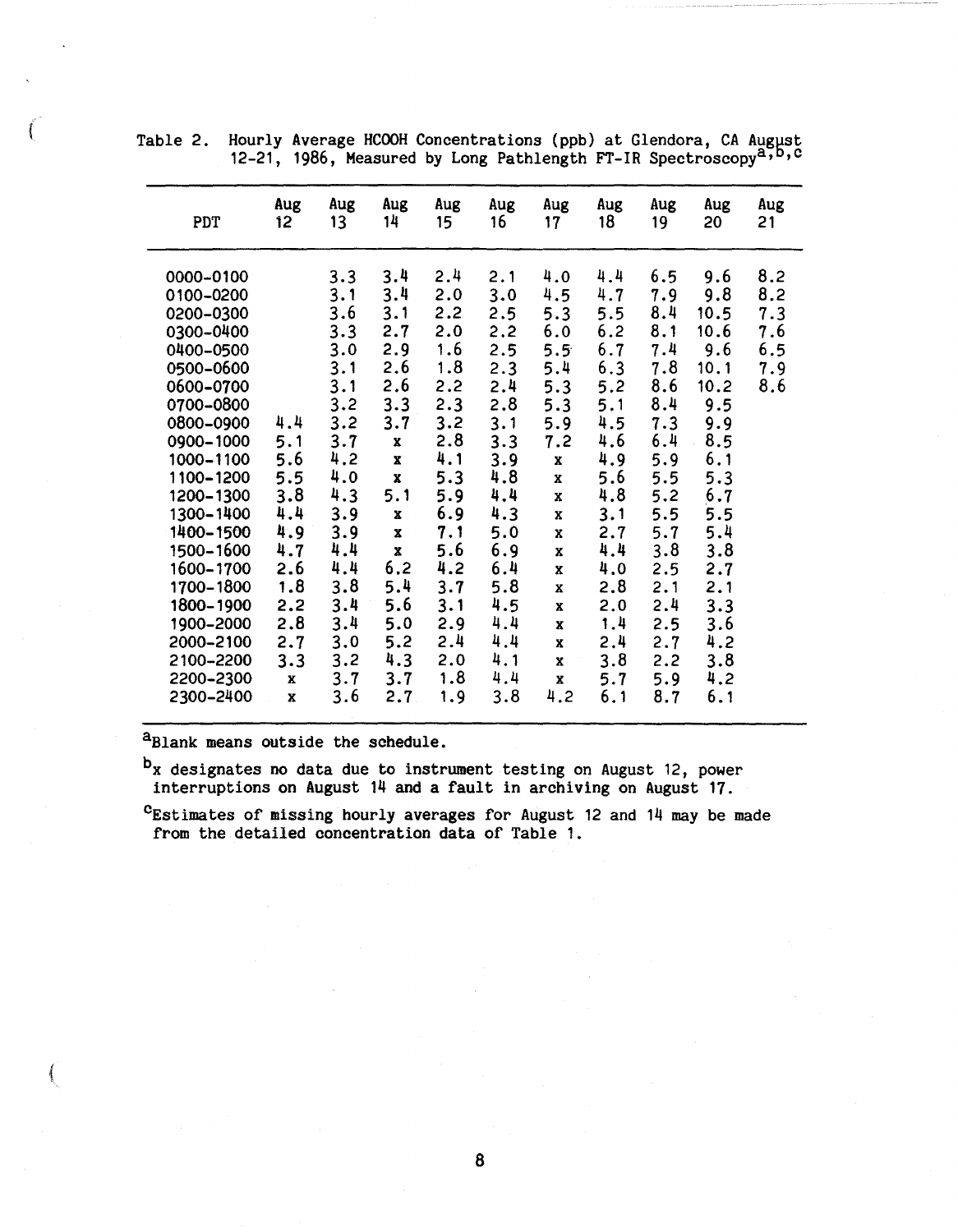

Figure 2. Intensities of the HCOOH  $1105$ -cm<sup>-1</sup> peak during the evening of August 19 and early morning of August 20, 1986 at Glendora, CA. (The discontinuities in the spectra correspond to inexact cancellation of a saturated  $H_2$ O absorption band.)

Í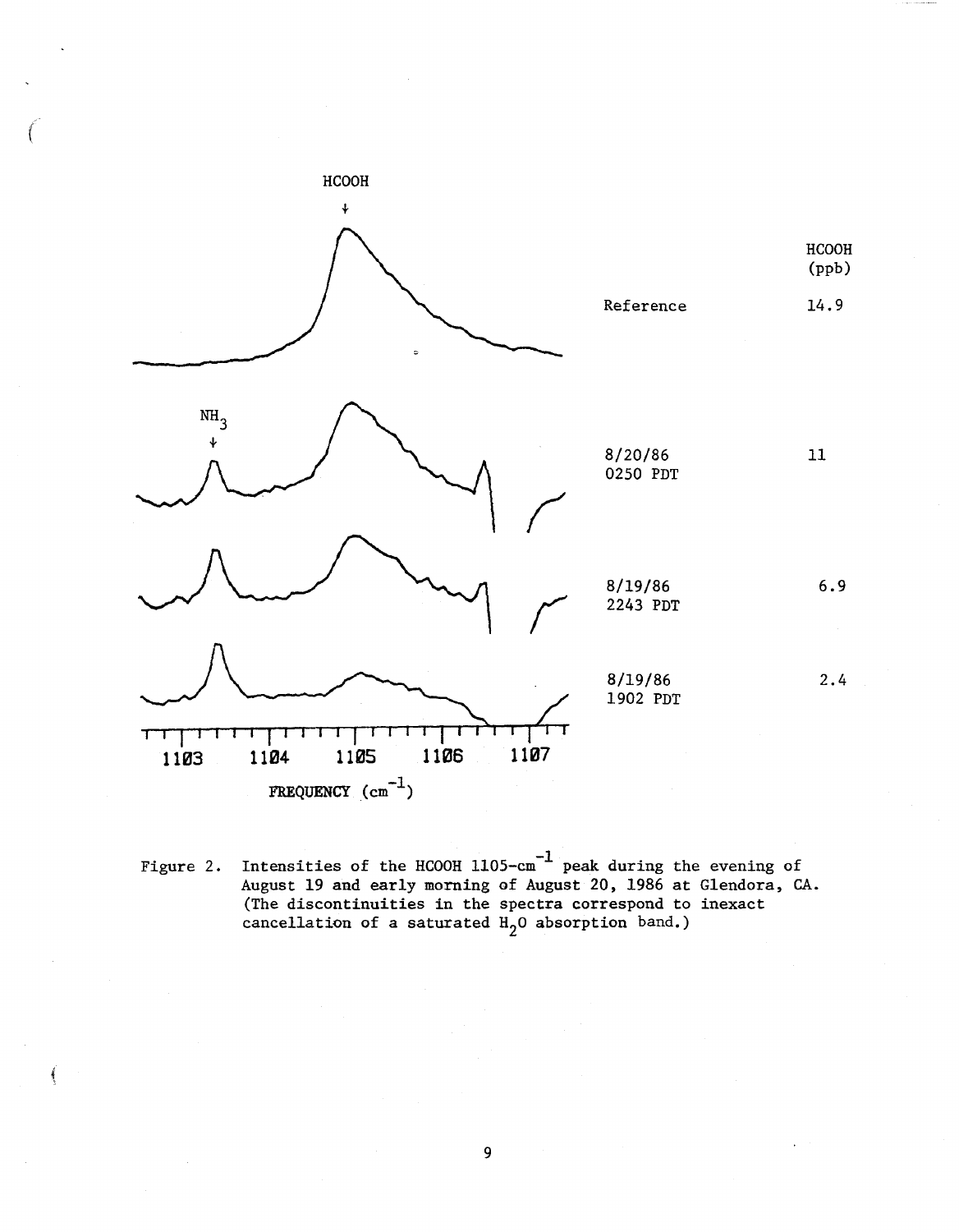

Figure 3. Time-concentration profile of HCOOH measured by long pathlength FT-IR spectroscopy on August 12-21, 1986 at Glendora, CA.

,"-.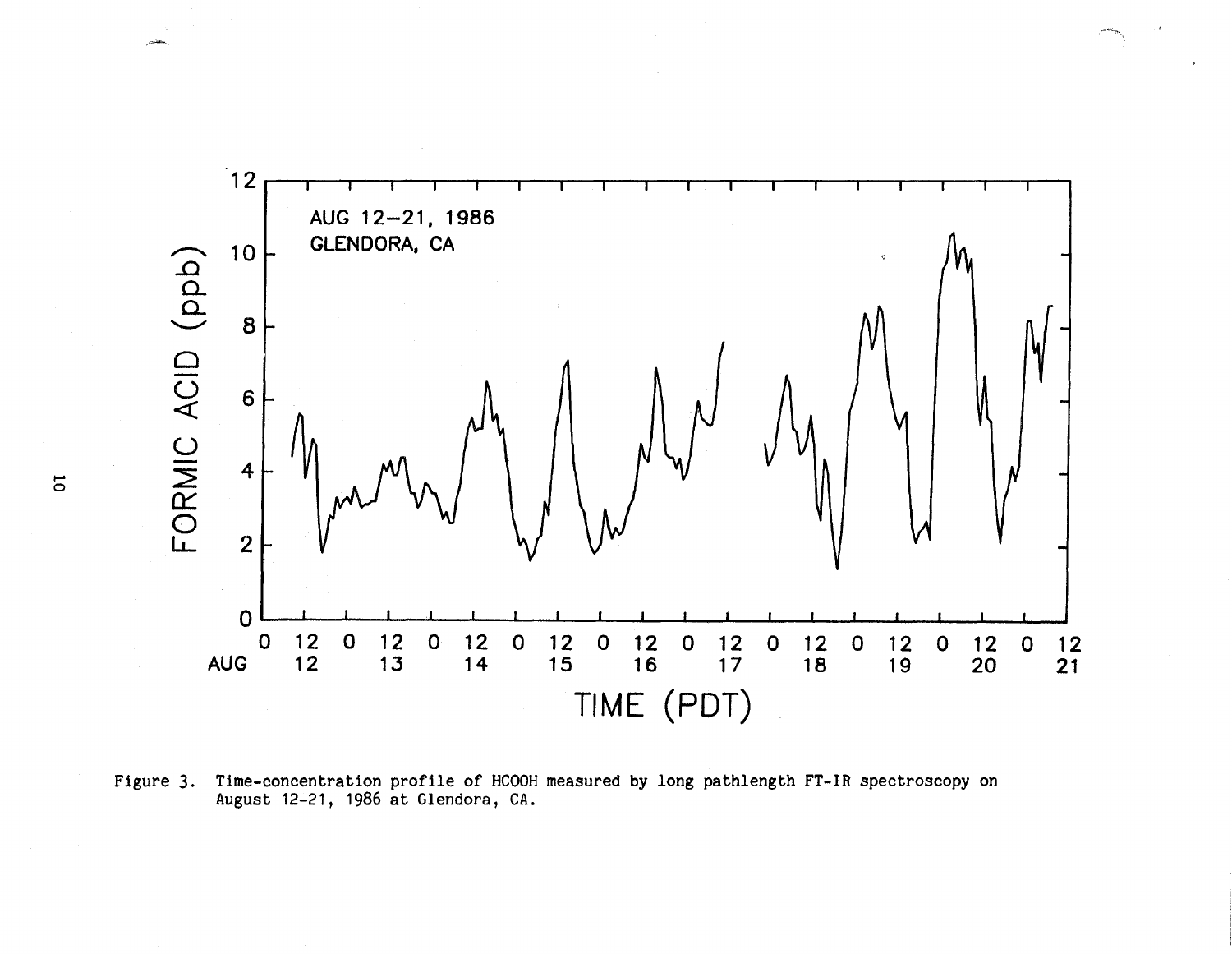pattern of HCOOH behavior that we observed in 1978 in Claremont, CA during the only other extended (38 hours) spectroscopic measurement of HCOOH (Tuazon et al. 1981), when we reported a maximum HCOOH concentration of 19 ppb, corresponding to an  $O_3$  high of 454 ppb.]

The HCOOH profiles (Figure 3) for the remaining days, August 18-21, are distinctly different from those of the prior days, since they are characterized by a build-up of HCOOH in the late evening hours which led to relatively broad **maxima** during the early morning hours. Carry-over concentrations seem to contribute significantly to the daytime levels, even though weaker peaks appeared around the noon hours, presumably due to photochemical activity.

There are reactions that could conceivably generate HCOOH at night, such as the reaction of olefins with ozone. However, it is highly doubtful that this reaction could produce a significant fraction of the nighttime HCOOH levels observed during August 18-21. The elevated nighttime concentrations may possibly be traced to primary emissions, and supporting evidence may come from the body of data being compiled by the ARB from the 1986 Glendora study.

### **IV. CONCLUSIONS**

The HCOOH data reported here, which covered the period August 12-21, 1986 in Glendora, CA represent the most comprehensive spectroscopic measurement of this species in ambient air to date. The yield of data from the FT-IR measurements is high and the accuracy of the data is defined such that a meaningful comparison can be made with the results of the other HCOOH methods. The short time resolution of the FT-IR spectroscopic technique distinguished between two HCOOH time-concentration profiles, one being essentially coincident with daytime photochemical activity, and the other being dominated by HCOOH build-up from late evening to the morning hours. Extended interpretation of these HCOOH data will be sought through discussion with the ARB staff who can make available pertinent CSMCS data on both directly emitted and photochemically generated species, and the findings will be reported in a peer-reviewed journal article.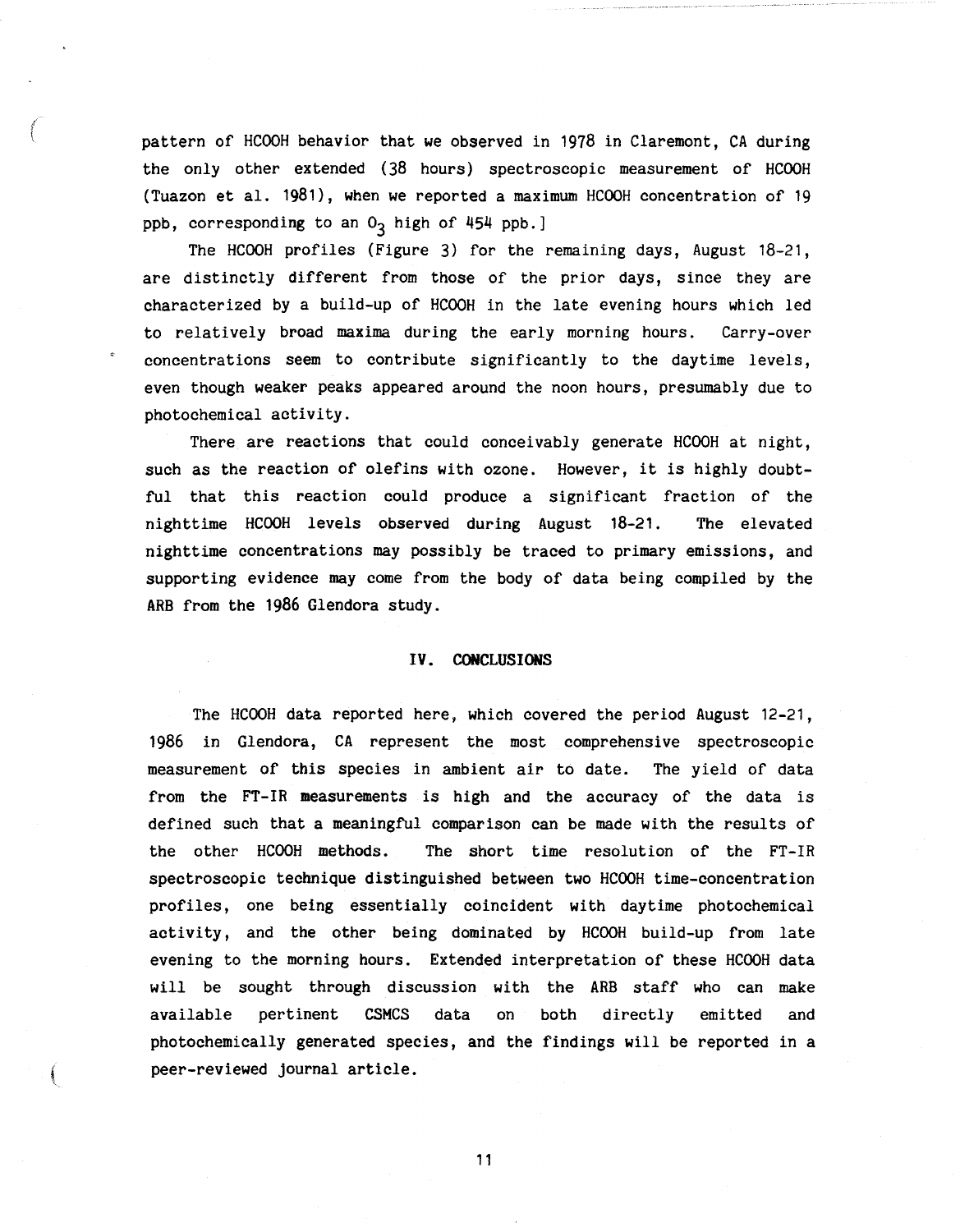# *V.* **REFERENCES**

- Atkinson, R., A. M. Winer, J. Arey, H. W. Biermann, T. Dinoff, **W.** P. Harger, P.A. McElroy, E. C. Tuazon and B. Zielinska, "Intercomparison of Methods for the Measurement of Carbonaceous Aerosol Species," Final Report, California Air Resources Board Contract No. A5-150-32, November 1987.
- Tuazon, E. C., A. M. Winer and J. **N.** Pitts, Jr., Trace Pollutant Concentrations in a Multiday Smog Episode in the California South Coast Air Basin by Long Path Length Fourier Transform Infrared Spectroscopy, Environ. Sci. Technol., 15, 1232-1237 (1981).
- Winer, A. **M.,** R. Atkinson, J. Arey, H. W. Biermann, **W.** P. Harger, E. C. Tuazon and B. Zielinska, "The Role of Nitrogenous Pollutants in the Formation of Atmospheric Mutagens and Acid Deposition," Final Report, California Air Resources Board Contract No. A4-081-32, March 1987.

 $\left($